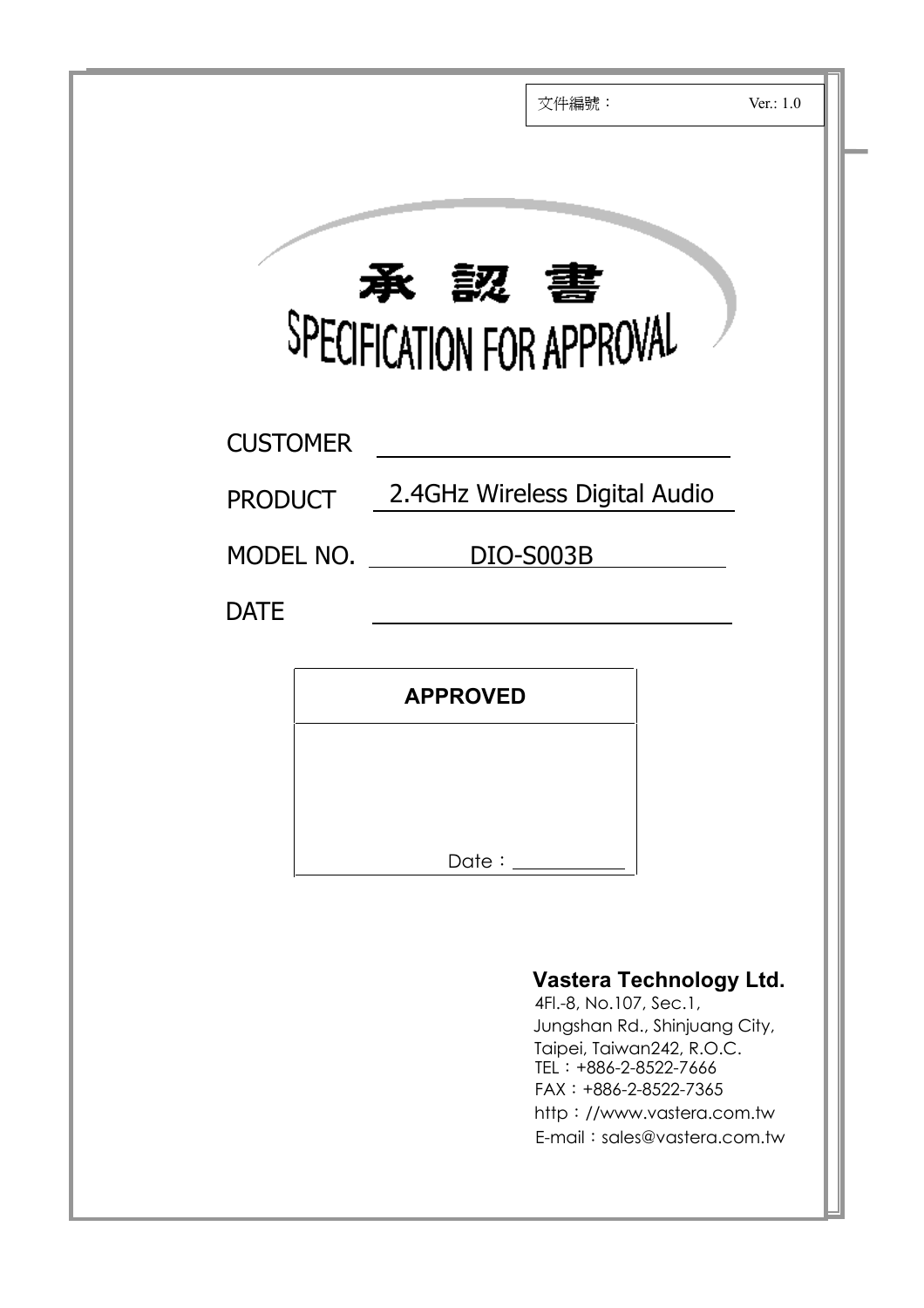# TABLE OF CONTENTS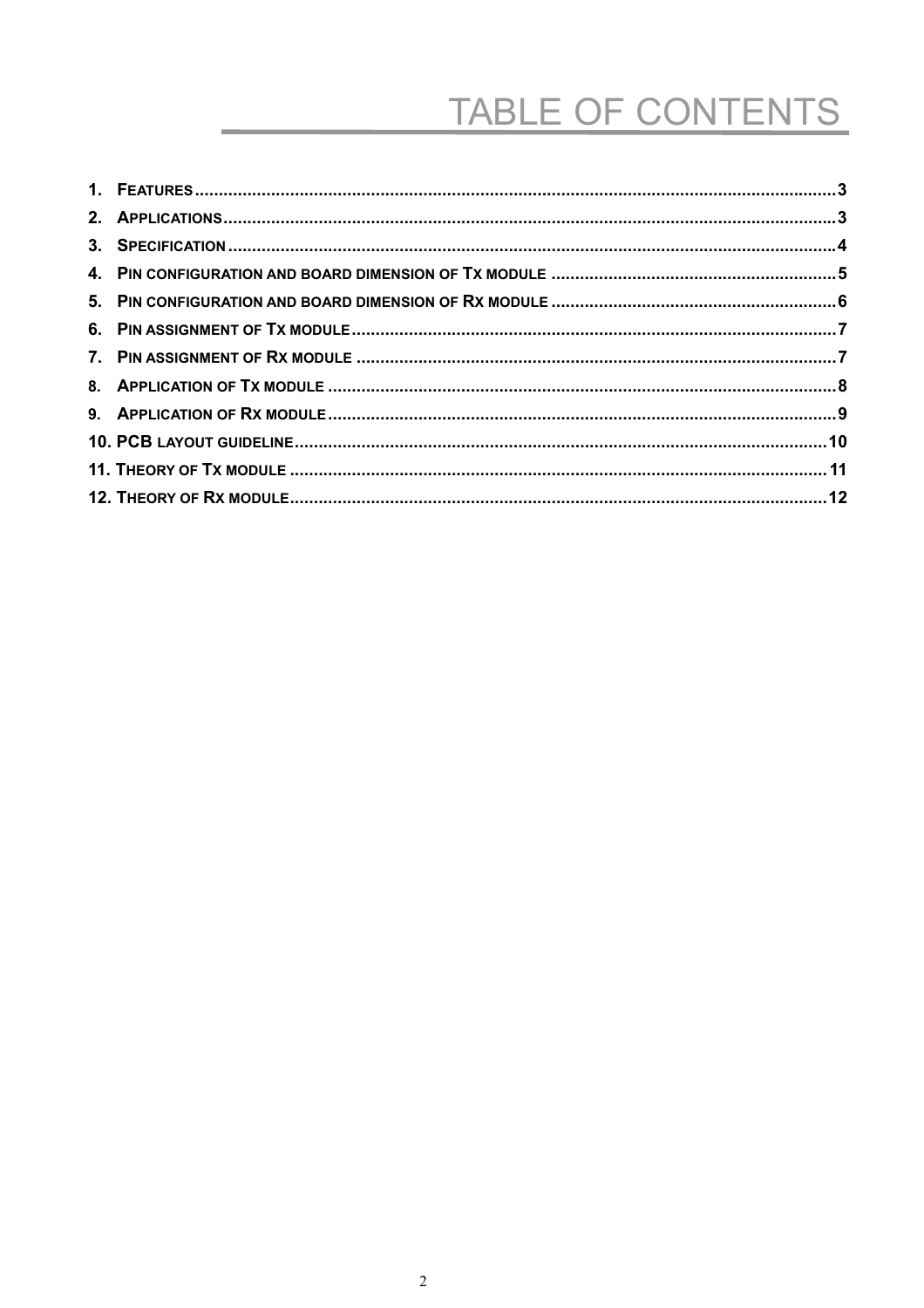#### <span id="page-2-0"></span>**1. Features**

- 1. Non-compression for high sound quality with delay time 0.5ms.
- 2. Digital audio with 44.1K sampling rate and 16-bit resolution.
- 3. FSK digital modulation/demodulation.
- 4.  $20\text{Hz} \sim 20 \text{ KHz}$  (-1dB) audio frequency response
- 5. 92dB audio dynamic range
- 6. Power-on function to prevent pop noise
- 7. Improving performance in fading environment by antenna diversity
- 8. Embedded antenna for cost-effect and quick development
- 9. Avoiding reception errors by employing forward error correction (FEC)
- 10. Muting function when suffering interference or at poor receiving conditions
- 11. Operating at 2.4GHz ISM band with 8 selectable channels
- 12. Low power consumption for portable application
- 13. Proper RF output power 10dBm to reduce interfering to other devices operating at the same frequency band
- 14. -87dBm receiving sensitivity, 45dB channel rejection and 25dB image rejection
- 15. Application distance up to 30 meters (L.O.S.) with perfect reception

#### **2. Applications**

- Home theater rear speakers
- Wireless speakers
- Sound Card, MP3, CD player and DVD player
- Headphone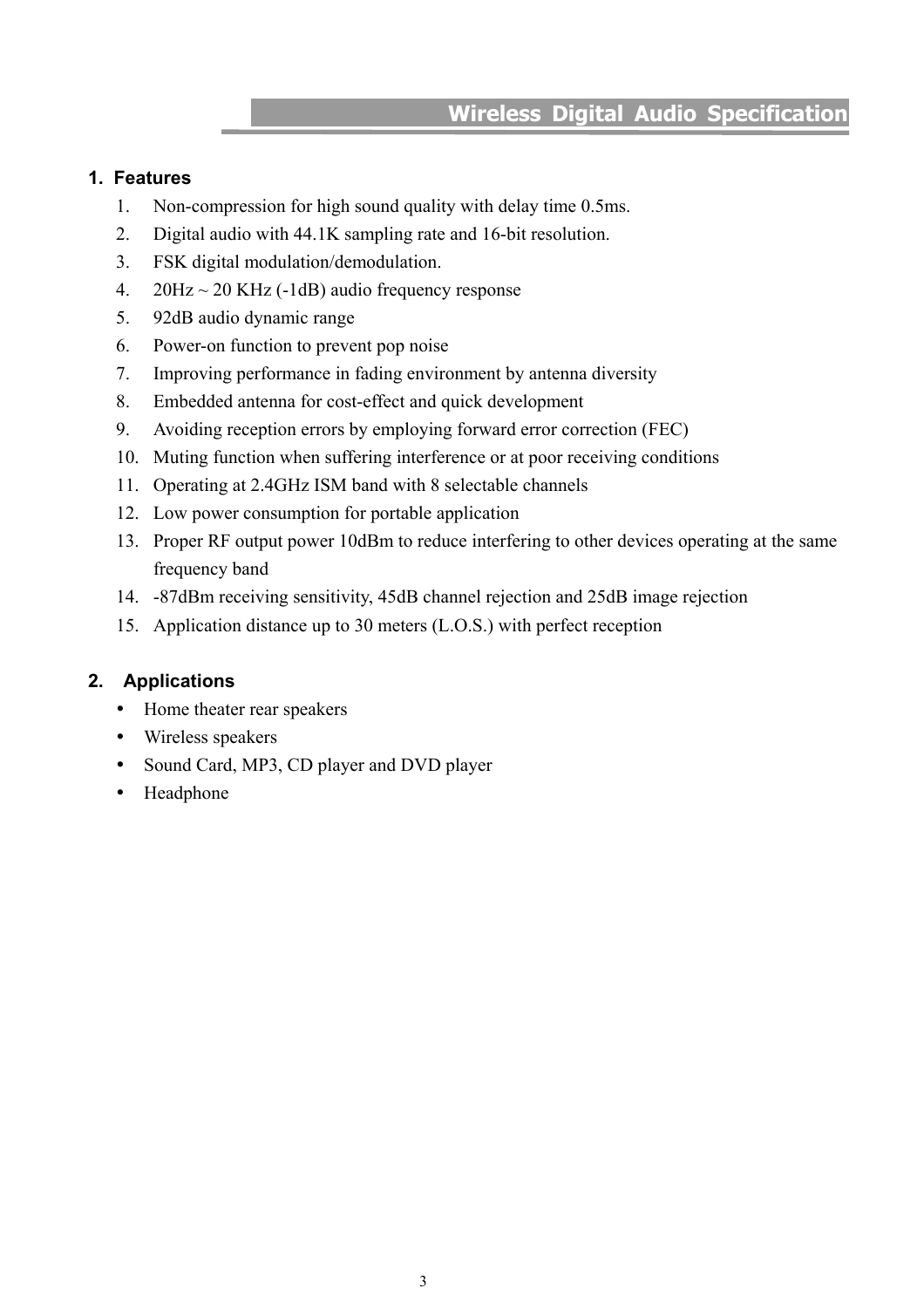#### <span id="page-3-0"></span>**3. Specification**

| Model NO.                                              | <b>DIO-T003B</b>                 | DIO-R003B                        |  |
|--------------------------------------------------------|----------------------------------|----------------------------------|--|
| <b>Description</b>                                     | <b>Transmitter Module</b>        | Receiver Module                  |  |
| <b>Supply voltage</b>                                  | $3.6 \sim 5 \text{VDC}$          | $3.9 \sim 5 \text{VDC}$          |  |
| <b>Current consumption</b>                             | 100 mA (Typical)                 | 130 mA (Typical)                 |  |
| <b>Operating temperature</b>                           | $-10 \sim +60$ (degrees Celsius) | $-10 \sim +60$ (degrees Celsius) |  |
| <b>Frequency range</b>                                 | $2400 \sim 2483.5 \text{ MHz}$   | $2400 \sim 2483.5$ MHz           |  |
| <b>Modulation</b>                                      | FSK (Modulation Index 0.5)       |                                  |  |
| <b>Channel number</b>                                  | 8                                | 8                                |  |
| <b>Channel spacing</b>                                 | 9 MHz                            | 9 MHz                            |  |
| <b>Channel frequency</b><br>$2410, 2419 \sim 2473$ MHz |                                  | 2410, 2419~2473 MHz              |  |
| <b>Frequency stability</b>                             | $\pm 100$ KHz                    | $\pm 100$ KHz                    |  |
| <b>TX Power</b>                                        | +10 dBm for CE (Typical),        |                                  |  |
|                                                        | 0 dBm for FCC (Typical)          |                                  |  |
| <b>Input impedance</b>                                 | $>10K$ Ohm                       |                                  |  |
| <b>Input level</b>                                     | $4Vp-p$ (Max)                    |                                  |  |
| <b>RX Sensitivity</b>                                  |                                  | $-85$ dBm (Min.)                 |  |
| <b>Adjacent channel</b>                                |                                  | $>45dB$ @ +/-5MHz offset         |  |
| rejection                                              |                                  | the central frequency            |  |
| <b>Image rejection</b>                                 |                                  | $>25dB$ ( <i>a</i> ) the image   |  |
|                                                        |                                  | frequency                        |  |
| <b>Output impedance</b>                                |                                  | $< 1$ KOhm                       |  |
| <b>Output level</b>                                    |                                  | $3.4Vp-p$ (Max)                  |  |
| <b>Response</b>                                        | $20 \sim 20$ KHz, $-1dB$         |                                  |  |
| Dynamic range                                          | 92dB (Typical)                   |                                  |  |
| <b>Separation</b>                                      | 80dB (Typical)                   |                                  |  |
| <b>SN</b> ratio                                        | 87dB (Typical)                   |                                  |  |
| <b>THD</b>                                             | $0.1\%$ (Typical)                |                                  |  |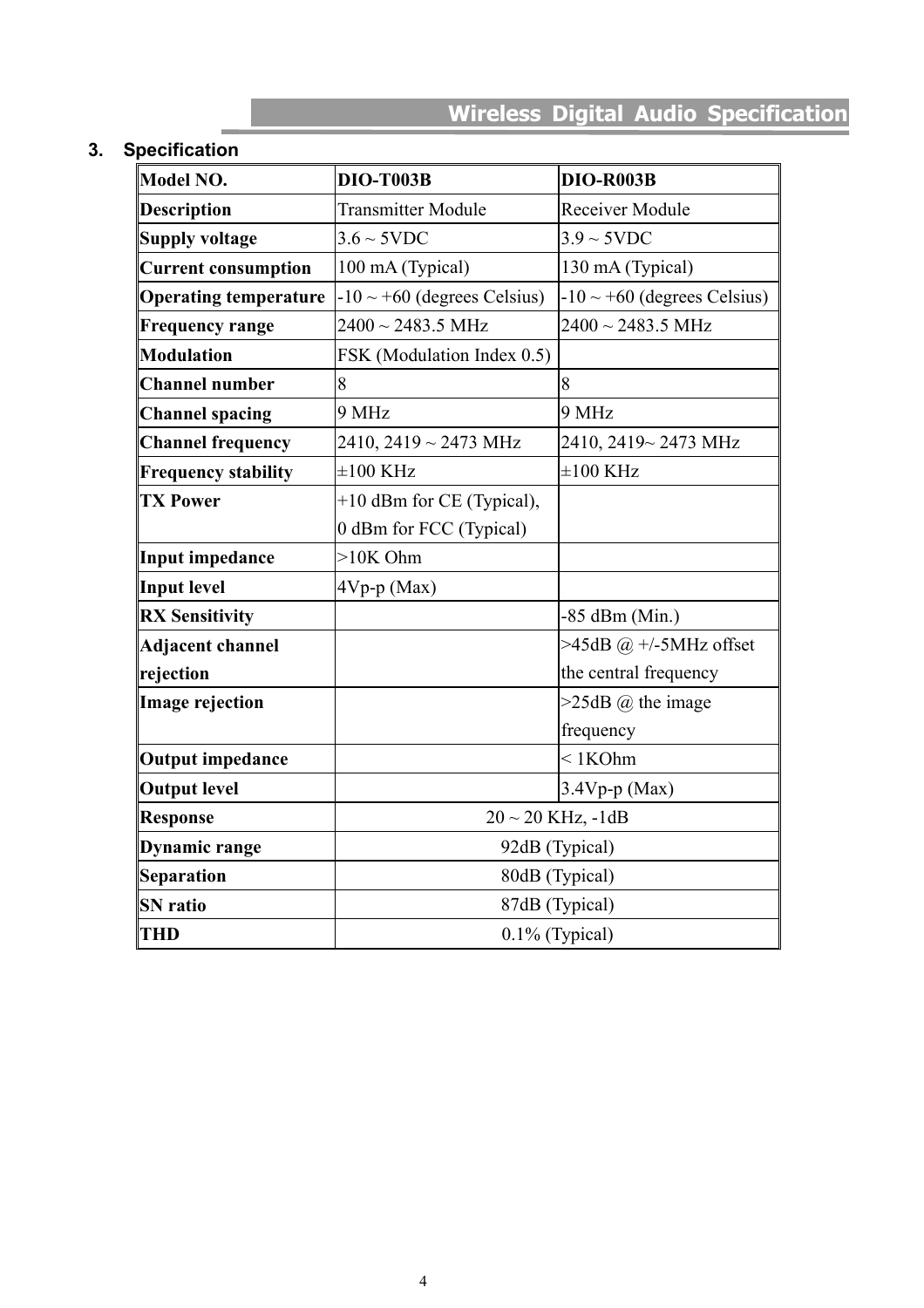#### <span id="page-4-0"></span>**4. Pin configuration and board dimension of Tx module**

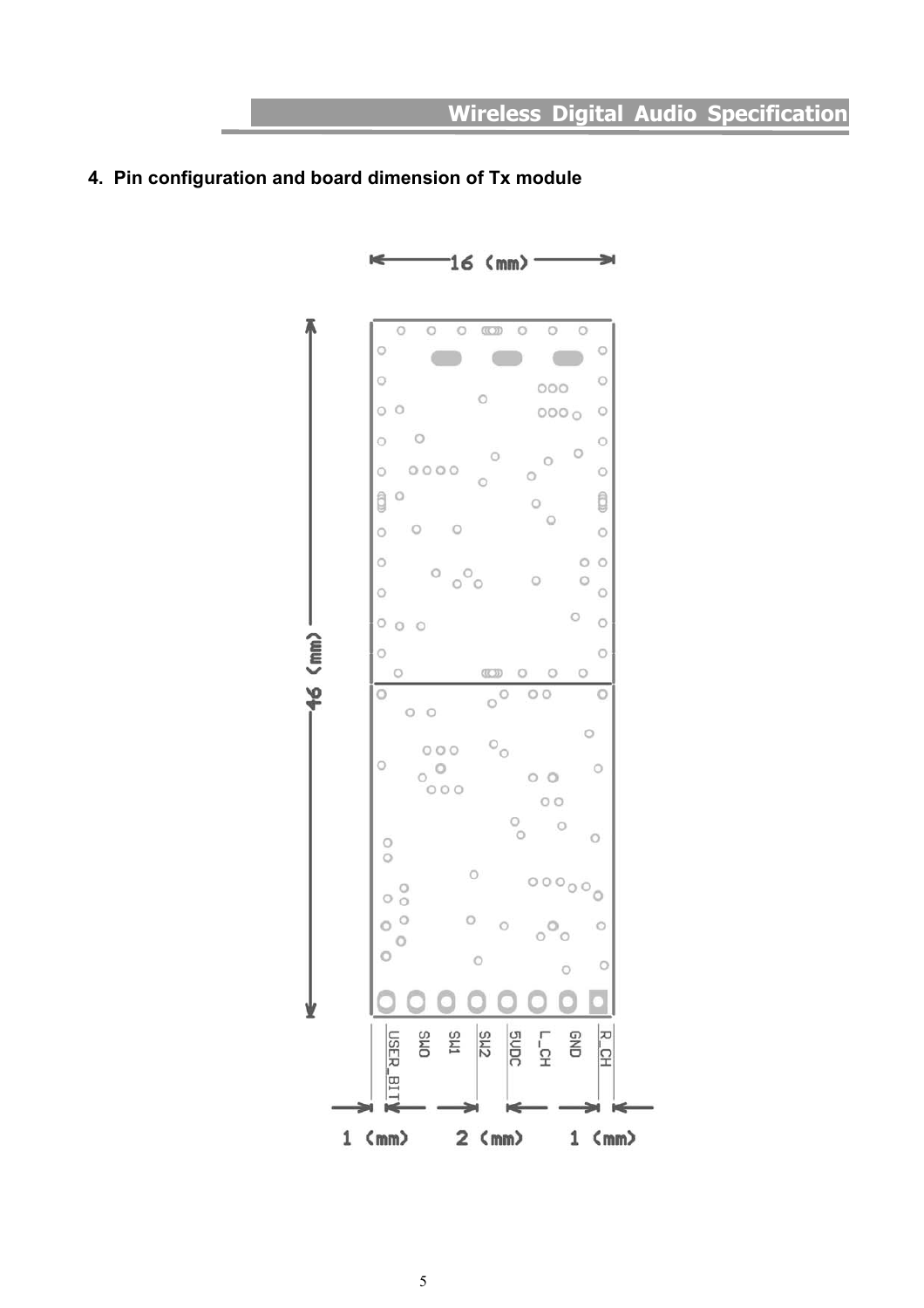<span id="page-5-0"></span>

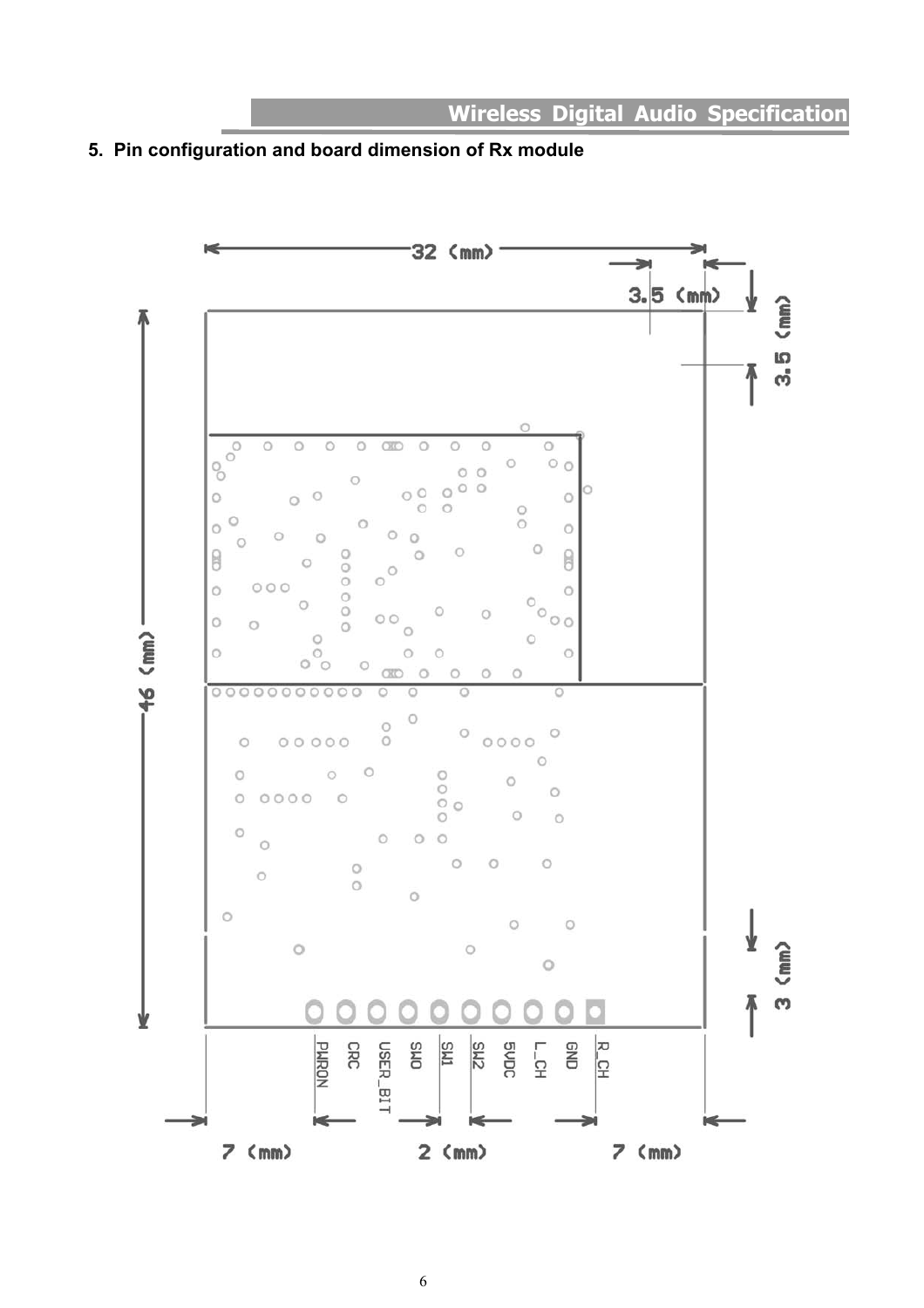# <span id="page-6-0"></span>**6. Pin assignment of Tx module**

| Pin No. | Pin name        | Pin description                    |
|---------|-----------------|------------------------------------|
|         | R CH            | Audio R channel                    |
| 2       | <b>GND</b>      | Ground                             |
| 3       | L CH            | Audio L channel                    |
|         | 5VDC            | $3.6 \sim 5DC$ input               |
|         | SW <sub>2</sub> | <b>Tact Switch</b>                 |
| 6       | SW <sub>1</sub> | Not connected                      |
| 7       | SW <sub>0</sub> | Not connected                      |
| 8       | <b>USER BIT</b> | Maximum data rate is 5Kbps (input) |

#### **7. Pin assignment of Rx module**

| Pin No.        | Pin name                       | <b>Pin description</b>                             |
|----------------|--------------------------------|----------------------------------------------------|
| 1              | R CH                           | Audio R channel                                    |
| $\overline{2}$ | <b>GND</b>                     | Ground                                             |
| 3              | $L$ <sub><math>C</math>H</sub> | Audio L channel                                    |
| $\overline{4}$ | 5VDC                           | 3.9~5VDC input                                     |
| 5              | SW <sub>2</sub>                | <b>Tact Switch</b>                                 |
| 6              | SW1                            | See below attached table                           |
| $\overline{7}$ | SW <sub>0</sub>                | See below attached table                           |
| 8              | <b>USER BIT</b>                | Maximum data rate is 5Kbps (output)                |
| 9              | <b>CRC</b>                     | The level will be logical high during poor         |
|                |                                | receiving condition. With simple circuits, a few   |
|                |                                | functions can be presented, such as indicator for  |
|                |                                | extra noise reduction or reducing pop-noise when   |
|                |                                | Tx is turn on and off.                             |
| 10             | <b>PWN</b>                     | The level will be logical high with 1-second delay |
|                |                                | after the DC power supply is supplied to module.   |
|                |                                | This 1-second delay signal can then be used to     |
|                |                                | turn on the audio power amplifier to prevent       |
|                |                                | pop-noise when Rx module is turn on.               |

## **7.1 The Table of Rx TACT Switch Mode**

| SW <sub>1</sub> | SW <sub>0</sub> | Mode                                       |
|-----------------|-----------------|--------------------------------------------|
|                 |                 | Auto scan channel                          |
|                 |                 | <b>TACT</b> to scan channel                |
|                 |                 | <b>TACT</b> to select channel step by step |
|                 |                 |                                            |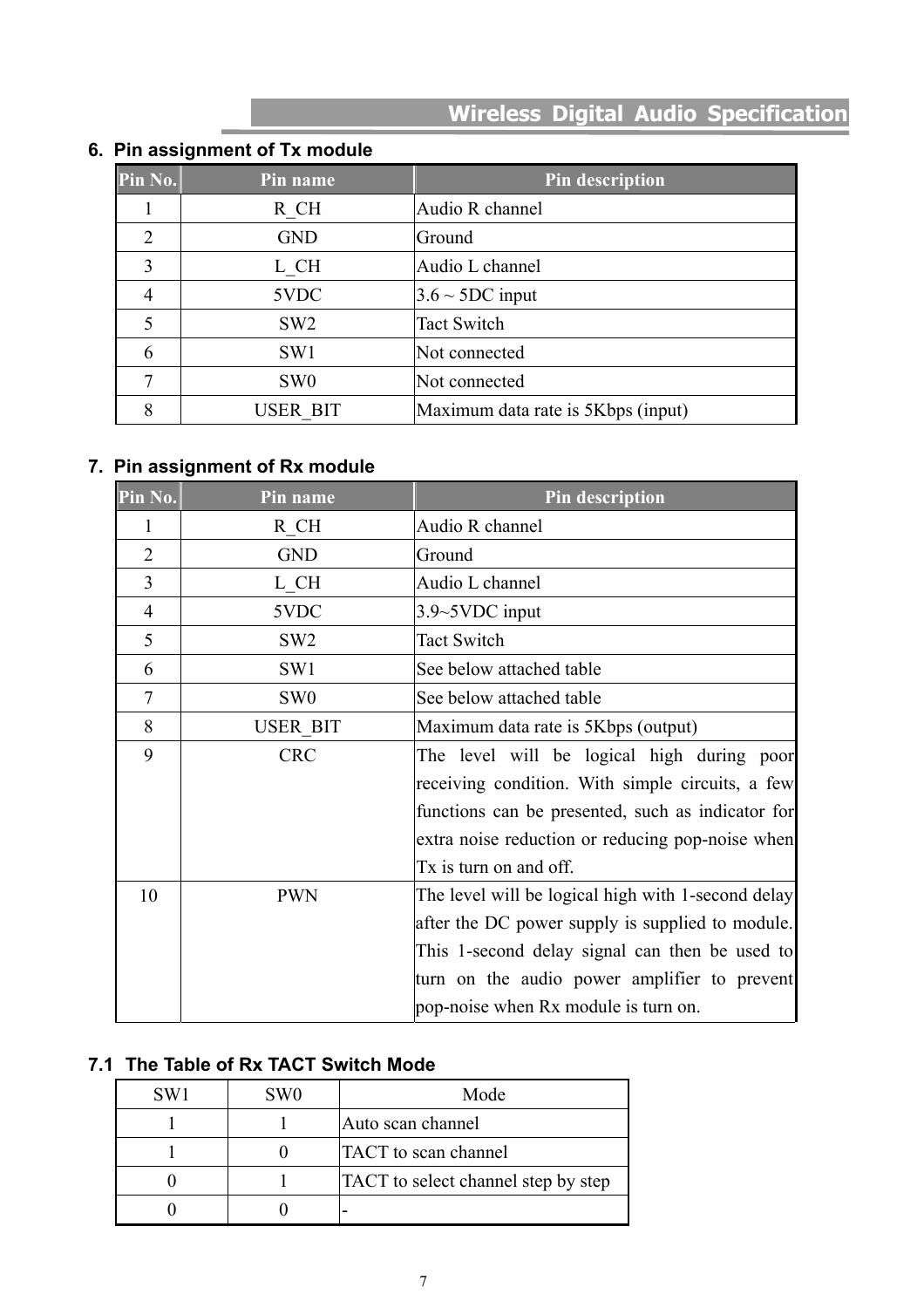#### <span id="page-7-0"></span>**8. Application of Tx module**



- 8.1. C1 and C2 are both DC blocking capacitors for audio R and audio L inputs respectively. 1uF capacitance for C1 and C2 will be sufficient for general applications because the input impedance of the A/D converter is greater than10KOH. If further audio low frequency response wanted, C1 and C2 can be increase to get more extension in low frequency response.
- 8.2. C3 is the DC power supply decoupling capacitor to ensure the DC stability. In general, a 100uF capacitor can work well.
- 8.3. D1, D2, D3, R1, R2 and R3 can be used as channel status indicator when SW0, SW1, or SW2 are switched to ground.
- 8.4. As to the user bit, one can provide a data sequence defined by users to this pin and this data sequence will be delivery and received at the RX module. One can use the user bit function for extra control form TX module. For example, one can turns on/off the audio power amplifier, adjusts volume, muting function, and so on.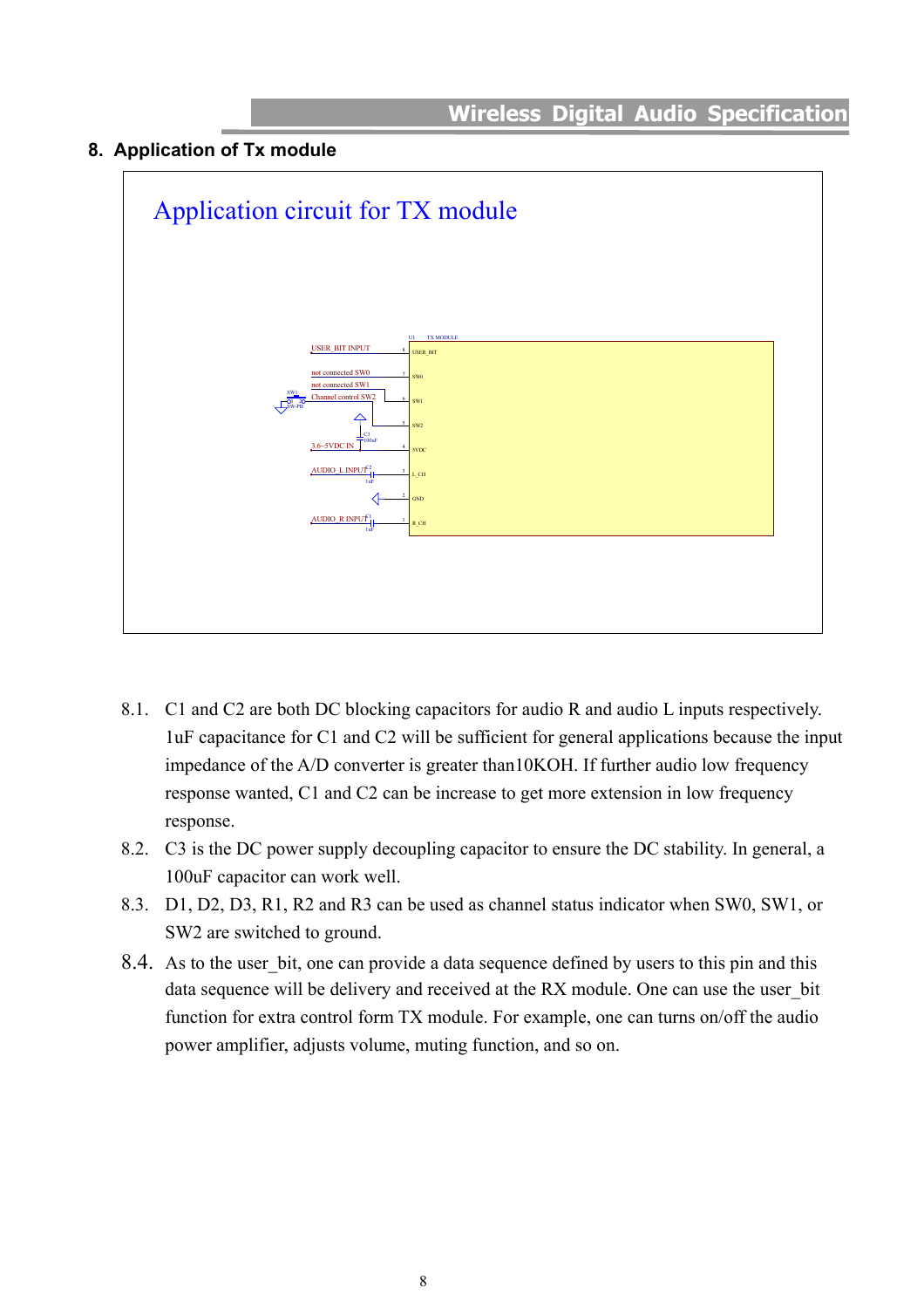#### <span id="page-8-0"></span>9. **Application of Rx module**



- 9.1. C1 and C2 are both DC blocking capacitors for audio R and audio L outputs respectively. 1uF capacitance for C1 and C2 will be sufficient for general applications because the input impedance of the audio power amplifier is usually bigger than 10KOH. If further audio low frequency response wanted or the input impedance of the audio power amplifier is less than 10KOH, C1 and C2 can be increase to get more extension in low frequency response.
- 9.2. C3 is the DC power supply decoupling capacitor to ensure the DC stability. In general, a 100uF capacitor can work well.
- 9.3. D1, D2, D3, R1, R2 and R3 can be used as channel status indicator when SW0, SW1, or SW2 are switched to ground.
- 9.4. As to the user bit, one can receive the data sequence, which is provided at the TX module. The data sequence defined by used can then be used as various controls. For example, one can turns on/off the audio power amplifier, adjusts volume, muting function, and so on.
- 9.5. CRC output is an indicator for poor receiving condition. The output will be a series of positive pulse when the receiving condition is not good. One can know what the receiving condition is by pin 9 and use the characteristic to achieve a few functions. For example, indicator of receiving condition and noise reduction when TX is turned off or suffering unwanted RF interference.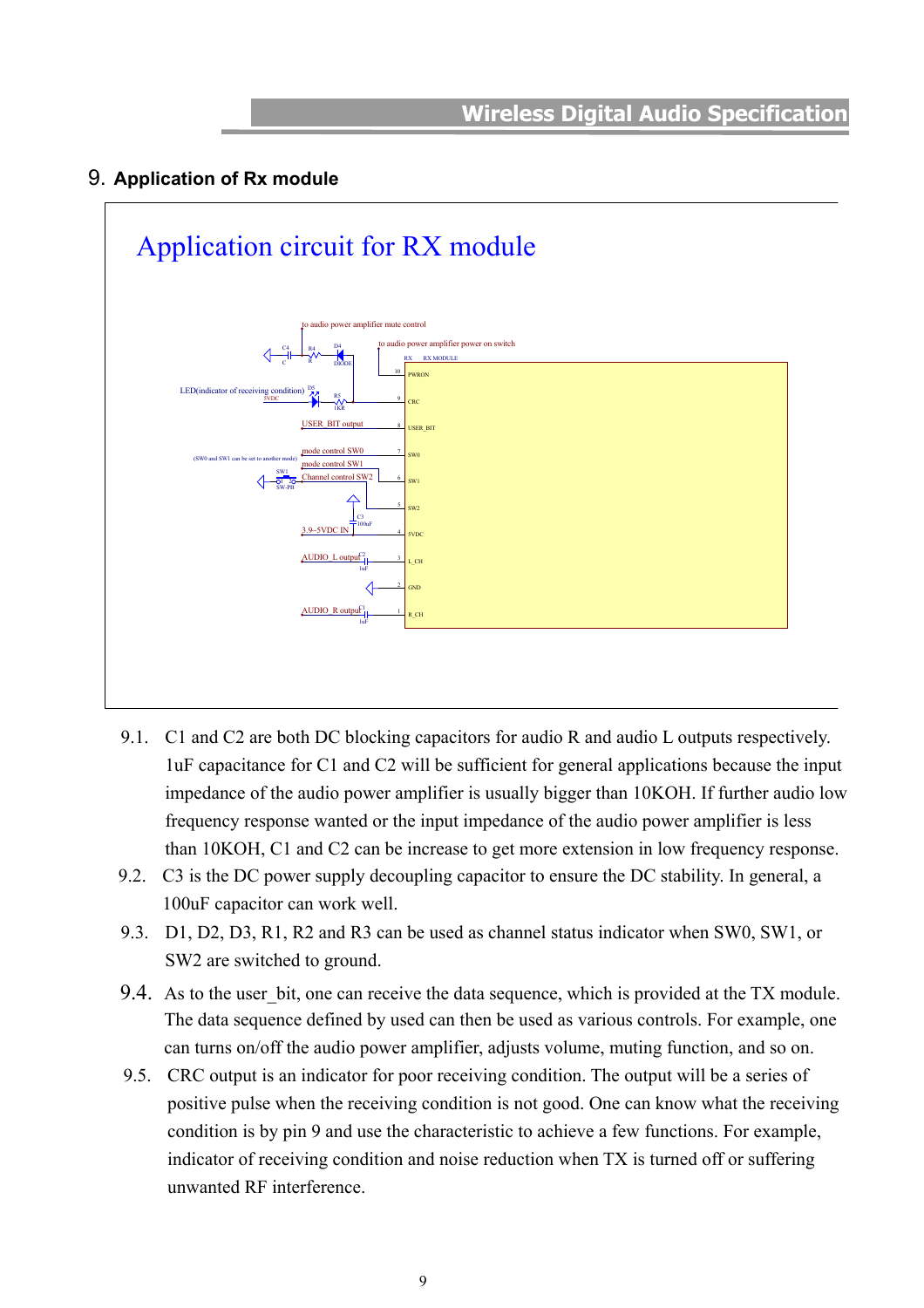- <span id="page-9-0"></span>9.6. D4, R4 and C4 are relative to external muting control for extra noise reduction when TX module is turned off or suffering unwanted RF interference. In addition, TX power on pop noise can also be eliminated by this function. Feeding this signal to mute control input of audio power amplifier to achieve this function. In principle, proper time constant can be easily determined by only R4 and C4. As to providing the sufficient sinking current to the mute control input for proper mute operation, R4 cannot be too large, that means C4 must be sufficiently large to obtain proper time constant.
- 9.7. D5 (LED) and R5 can be connected as receiving condition indicator. When the LED is lighted, it means in proper receiving condition.
- 9.8. The PWRON (level H) is provided with 1-second delay after DC power is applied to the RX module, which can then be used to turn on the audio power amplifier. By adding this function, one can avoid RX power on pop noise.

#### 10. PCB layout guideline

Any metal (including PCB track and holding screw) around the antenna will result in changing input impedance and radiation pattern of antenna. These two parameters are the most important for antenna performance. Keep in mind that reserve as much as space around the antenna if possible.

Connect all parts as close as possible to the pins of module and reduce the length of routing traces, to help on good audio performance, proper antenna pattern and EMC certification.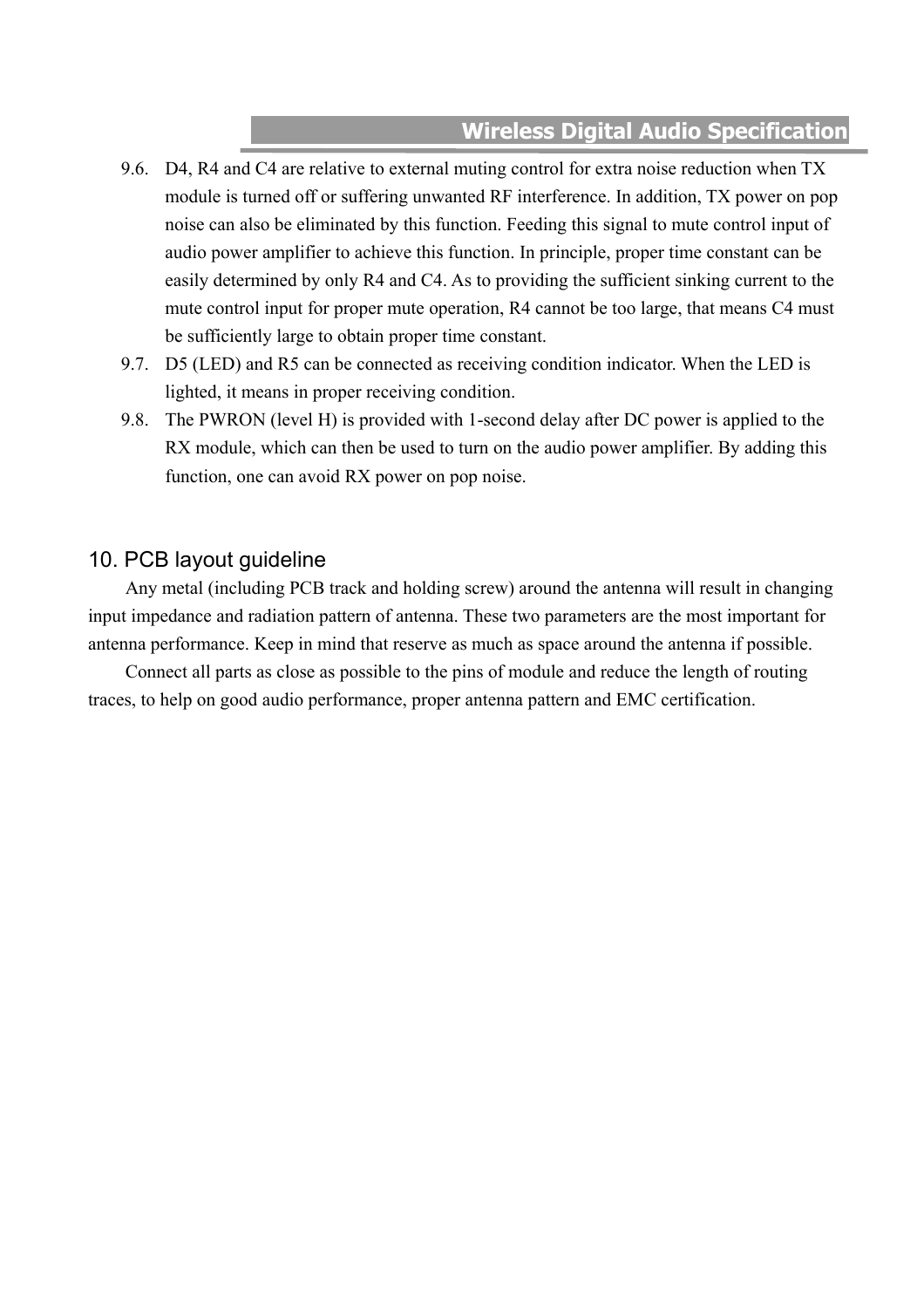## <span id="page-10-0"></span>11. Theory of Tx module



- 11.1 Audio L and R are sampling at 44.1K rate and are represented with 16-bits respectively by A/D converter, which produces the  $I^2S$  data. The  $I^2S$  data then is encoded by CLPD to a bit sequence with data rate approximately 2.8Mbps.
- 11.2 The encoded data stream (passing a LPF) modulates the 2.4GHz carrier frequency directly with a 700KHz frequency deviation. The modulated carrier is amplified twice and filtered by a LTCC BPF, then emitted via the inverted-F antenna.